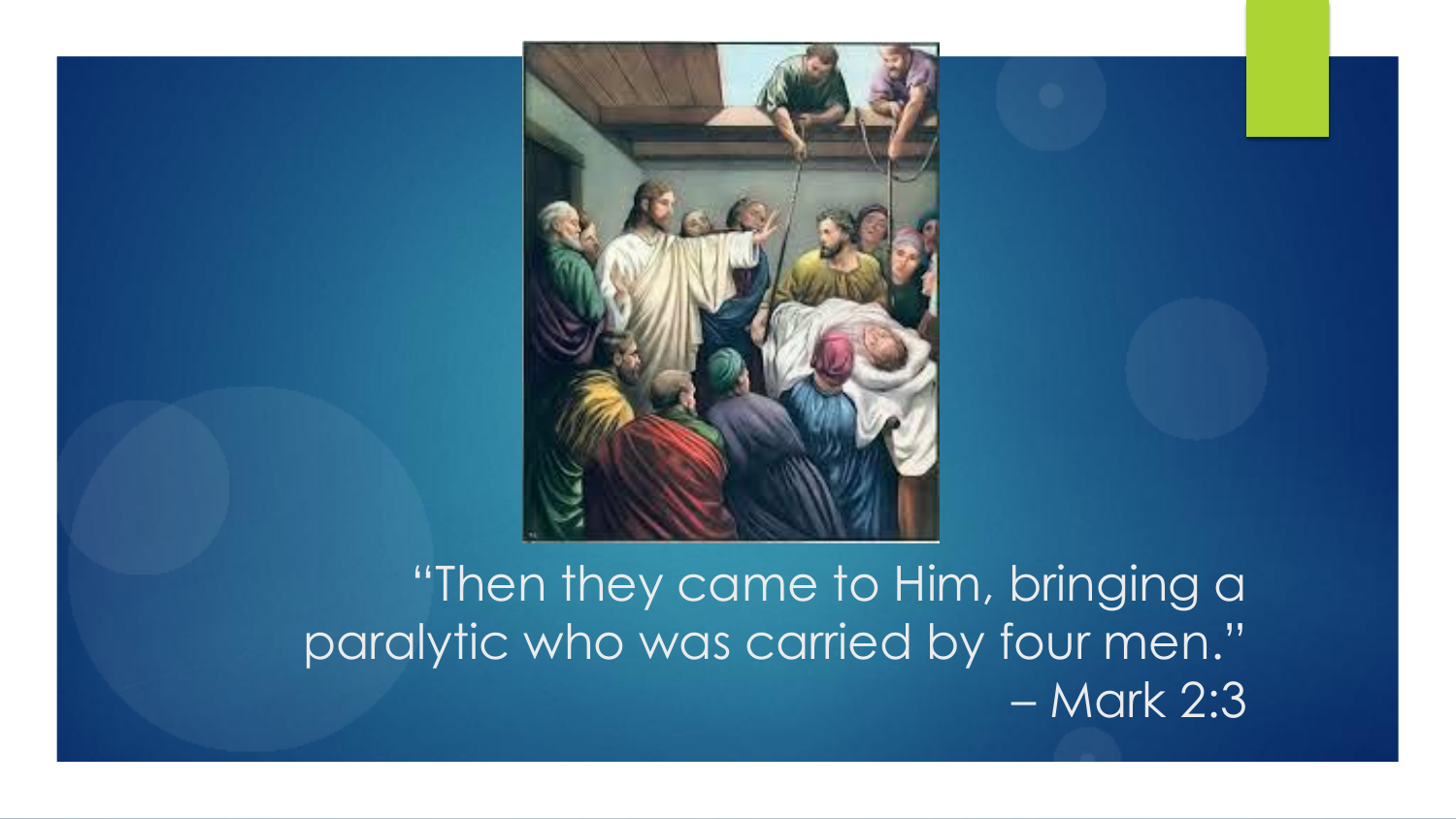# Good Friends

1 ST SUNDAY OF BABAH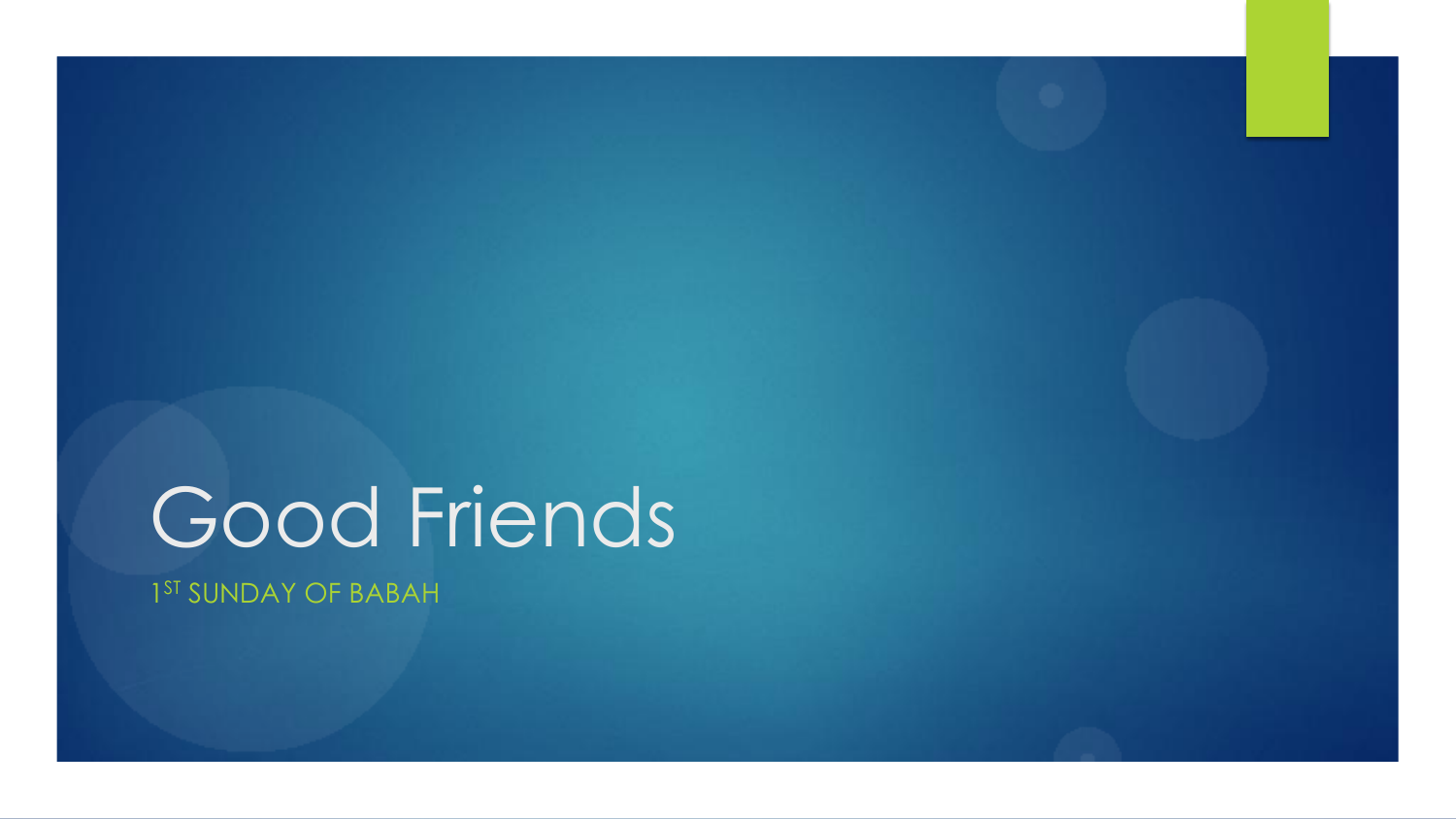## **Introduction**

- ▶ 4 Friends symbolize the church
- Story: Friends influence each other
- **In the impact of my actions are far** reaching
- $\blacktriangleright$  There can be negative ripples

I ALONE CANNOT CHANGE THE WORLD, **BUT I CAN CAST A** STONE ACROSS THE **WATERS TO CREATE** MANY RIPPLES. **MOTHER TERESA** 

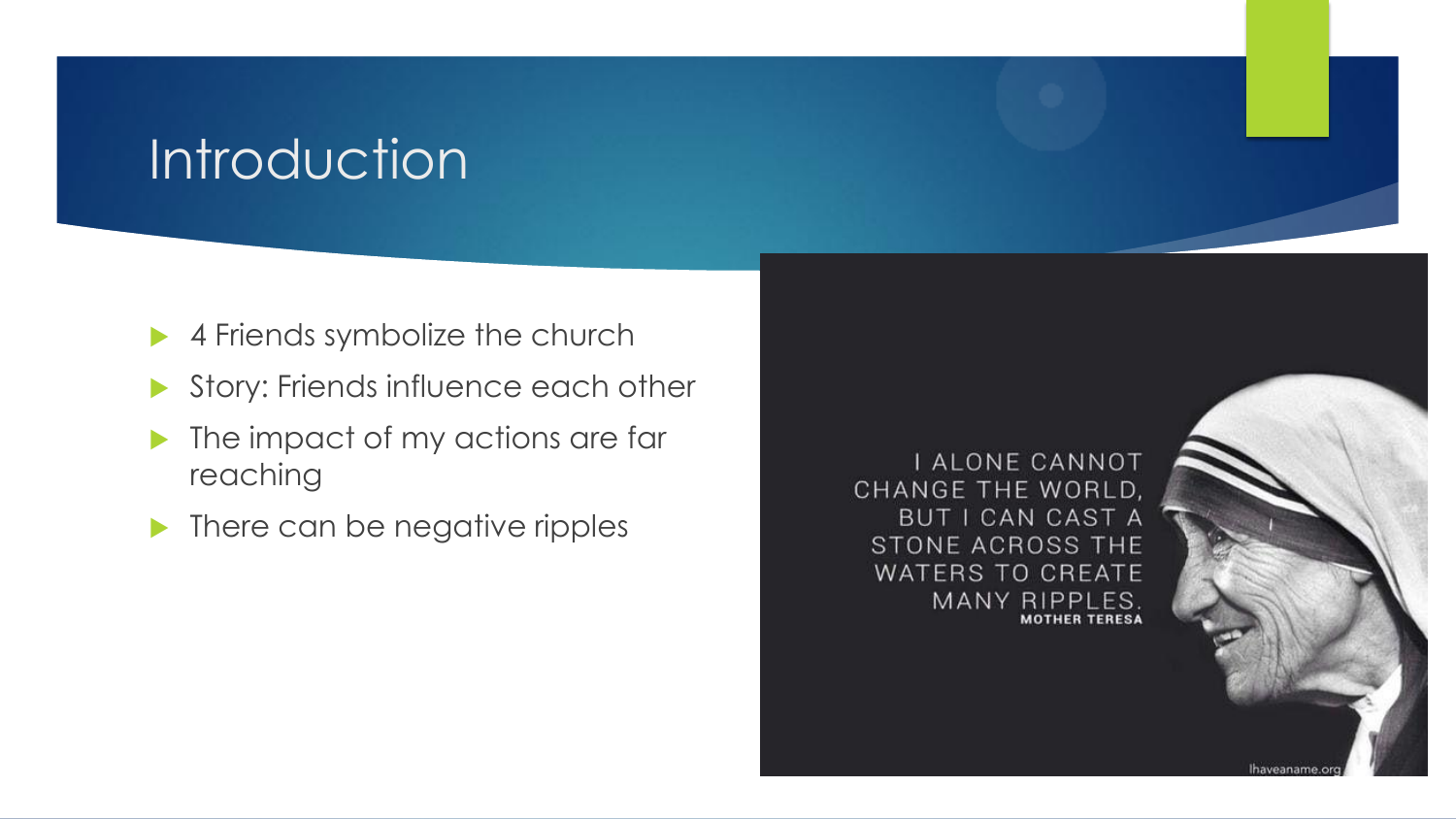#### 1. Care for the wellbeing of others

- A man who has friends must himself be friendly, but there is a friend who sticks closer than a brother." (Prov. 18:24)
- "But a certain Samaritan, as he journeyed, came where he was. And when he saw him, he had compassion." (Lk. 10:33)
- **D** "But when he was still a great way off, his father saw him and had compassion, and ran and fell on his neck and kissed him." (Lk. 15:20)

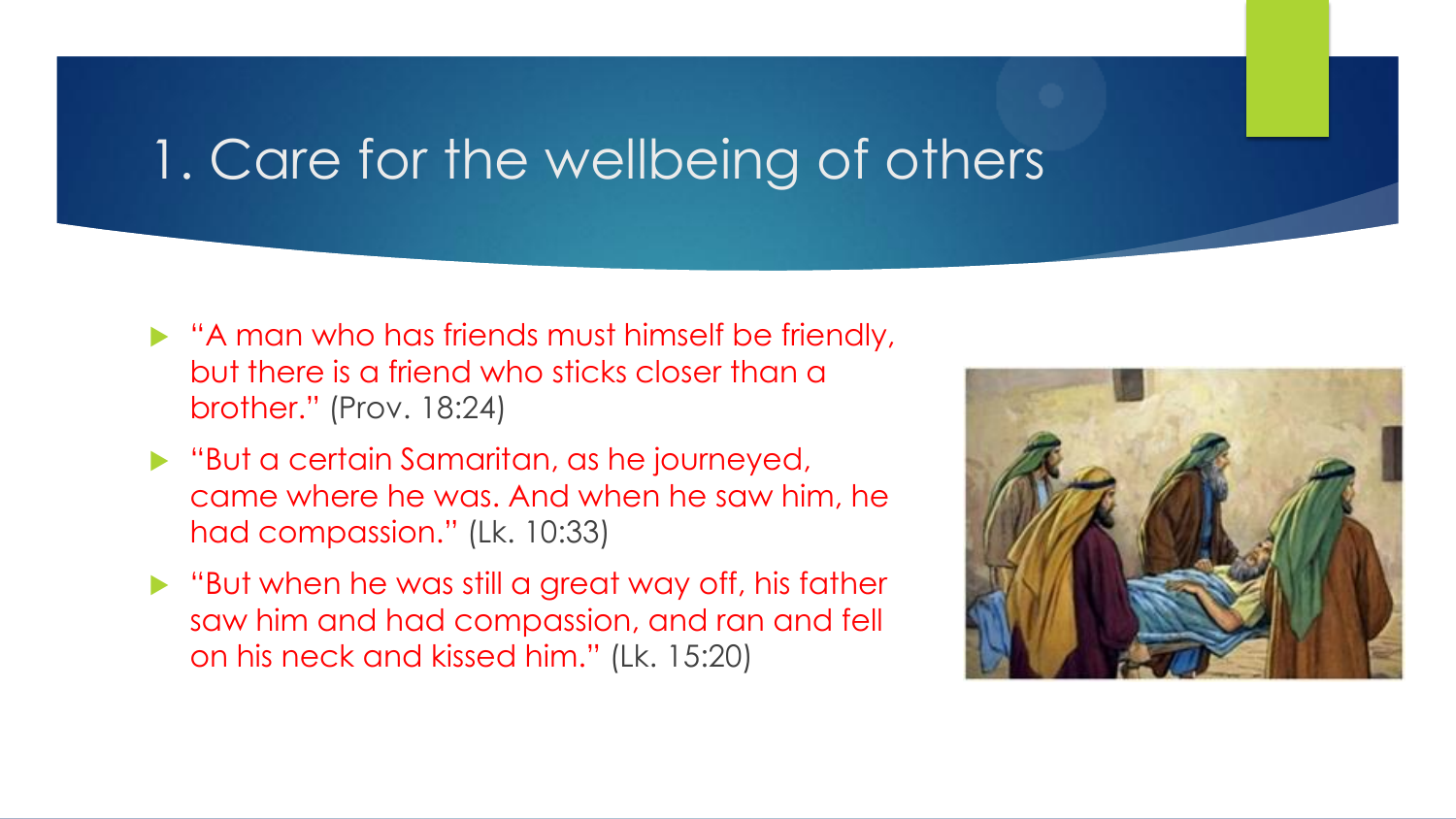## 2. Godly Persistence

- **Industry** These 4 friends were not defeated when they met with challenges
- **They were persistent in finding** solutions

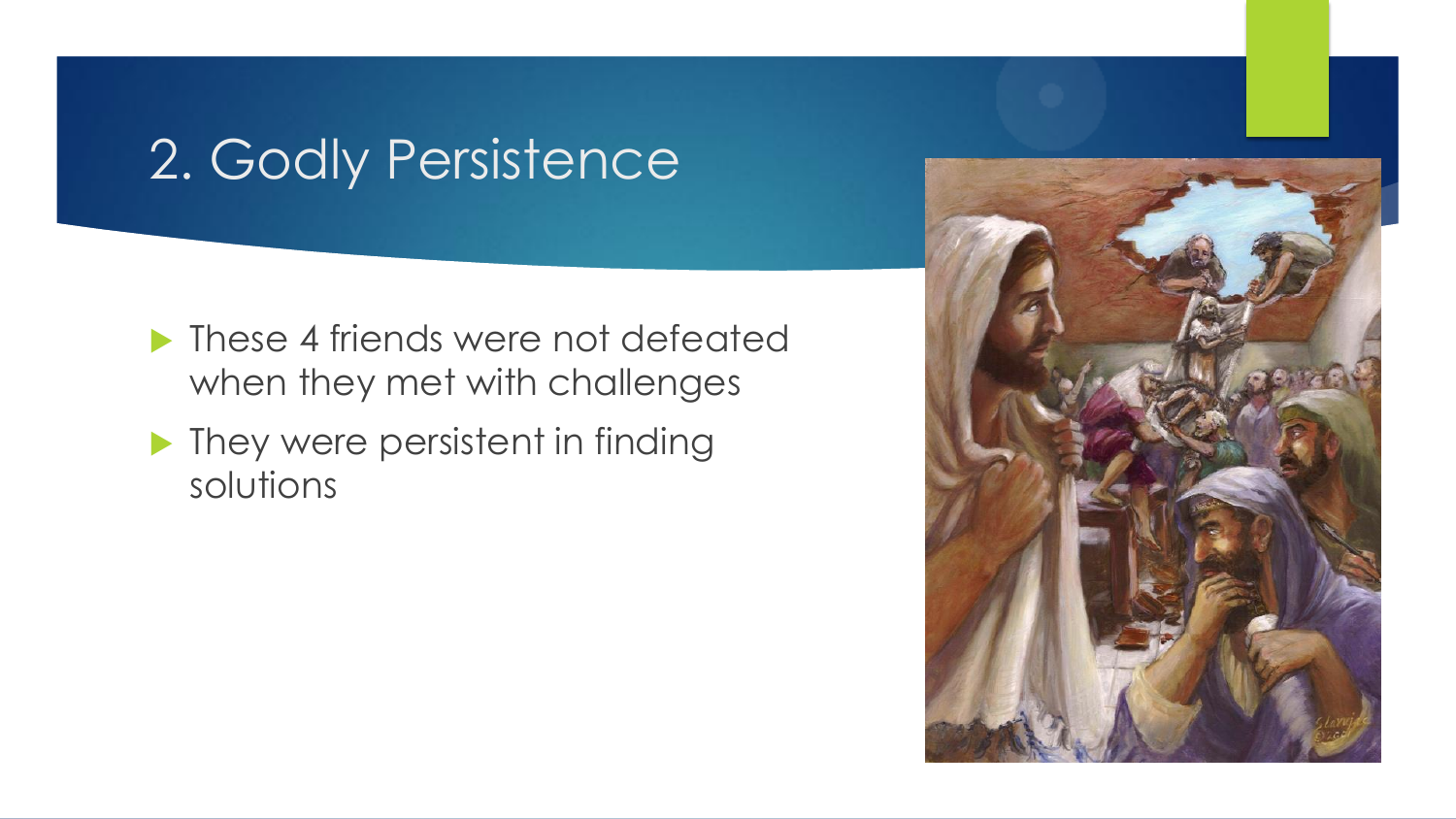#### 3. Team player

- **Despite a difference of opinion** these men were able to agree on one course of action.
- **They were willing to yield their will**